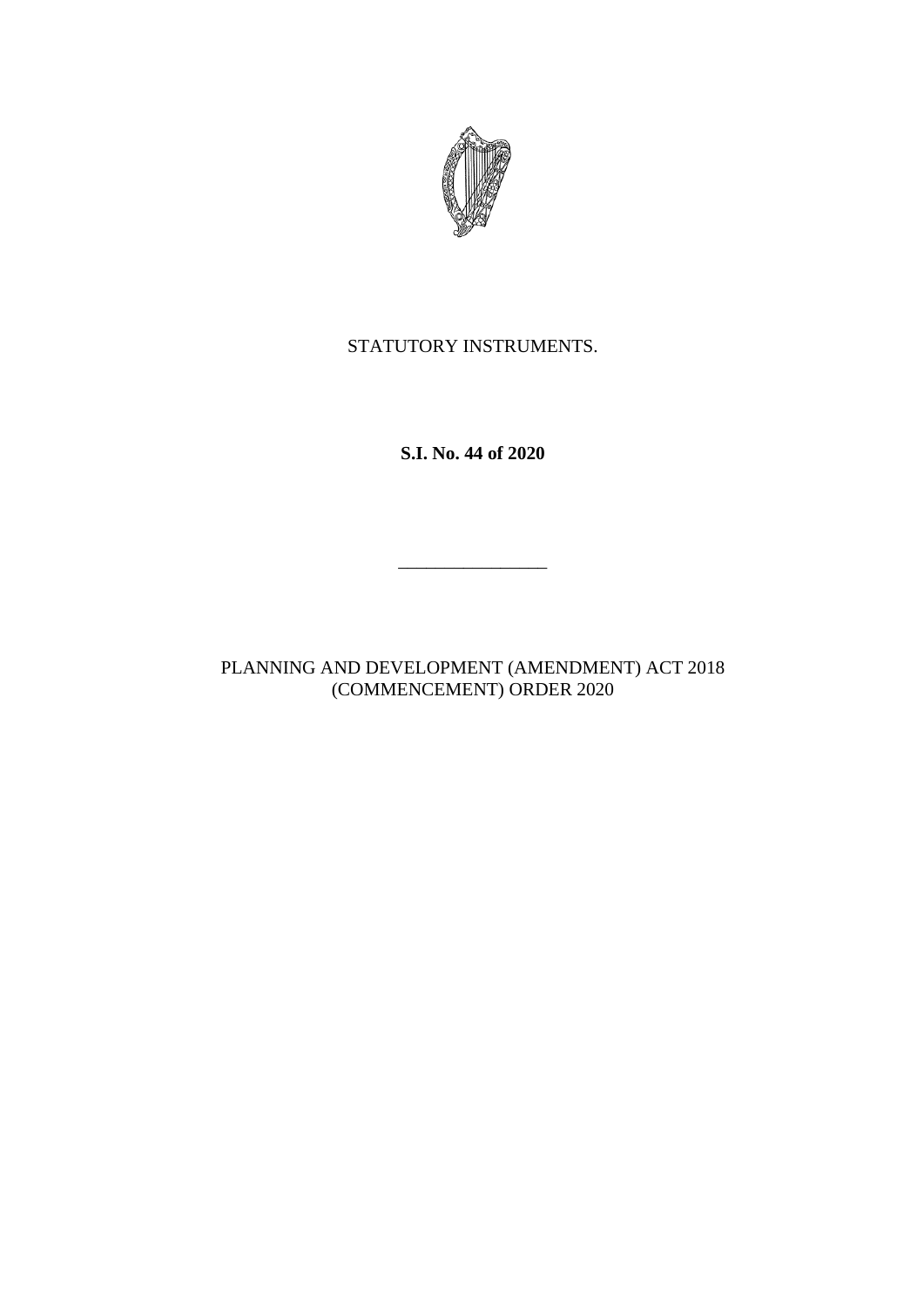## S.I. No. 44 of 2020

### PLANNING AND DEVELOPMENT (AMENDMENT) ACT 2018 (COMMENCEMENT) ORDER 2020

I, EOGHAN MURPHY, Minister for Housing, Planning and Local Government, in exercise of the powers conferred on me by subsection (3) of section 1 of the Planning and Development (Amendment) Act 2018 (No. 16 of 2018), hereby order as follows:

1. This Order may be cited as the Planning and Development (Amendment) Act 2018 (Commencement) Order 2020.

2. The day immediately following the day on which this Order is made is appointed to be the day on which section 8 of the Planning and Development (Amendment) Act 2018 (No. 16 of 2018) shall come into operation.



GIVEN under my Official Seal, 7 February 2020.

> EOGHAN MURPHY, Minister for Housing, Planning and Local Government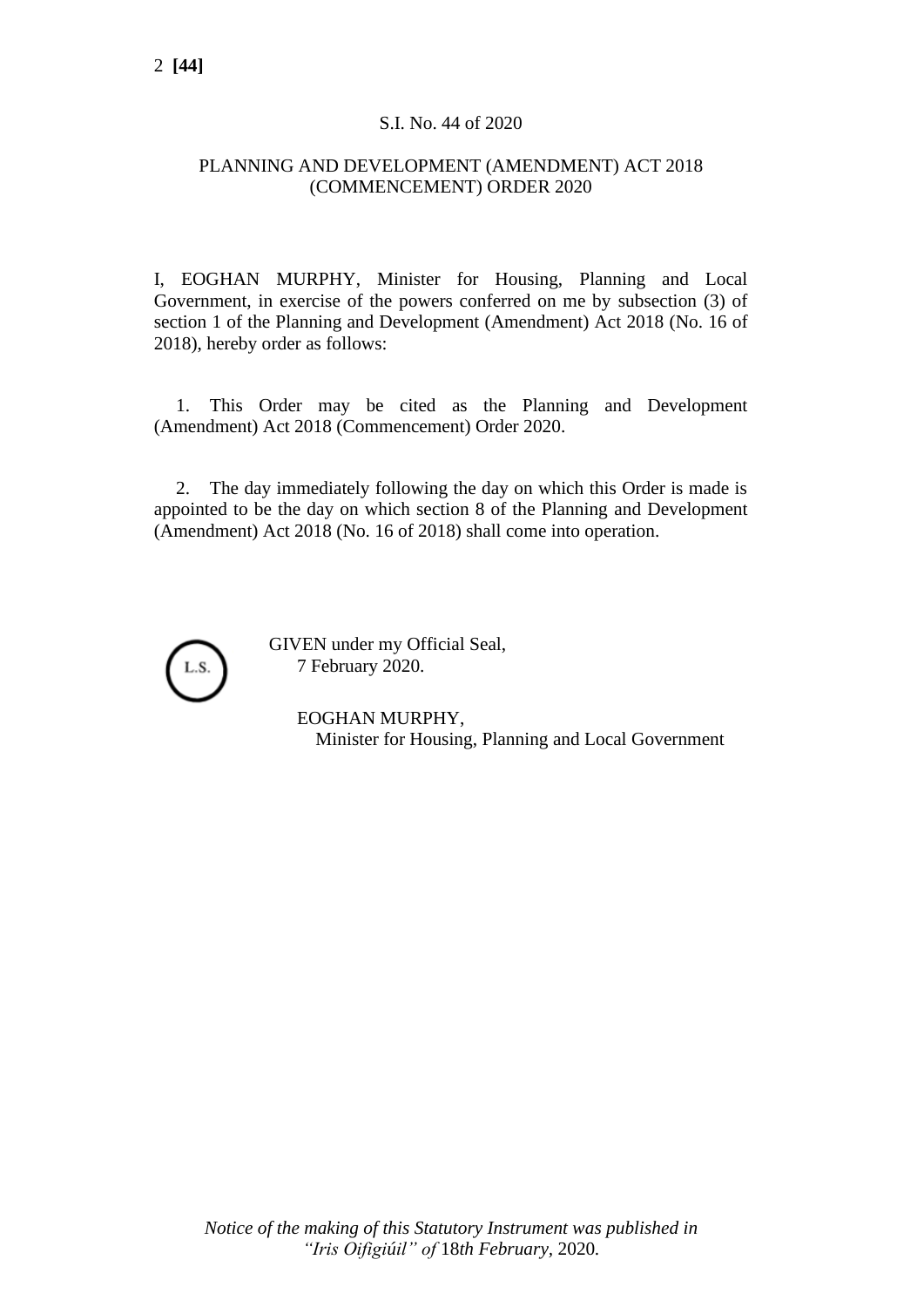#### EXPLANATORY NOTE

#### (*This note is not part of the instrument and does not purport to be a legal interpretation*.)

This Order commences section 8 of the Planning and Development (Amendment) Act 2018, amending section 4(1) of the Planning and Development Act 2000 by substituting new paragraph (ia) to provide that the construction, maintenance or improvement of a forest road (not being a public road and not including the provision of access to a national road) and any ancillary works is exempted development. This is because such development is subject to the consent of the Minister for Agriculture, Food and the Marine under the Forestry Act 2014 (No. 31 of 2014).